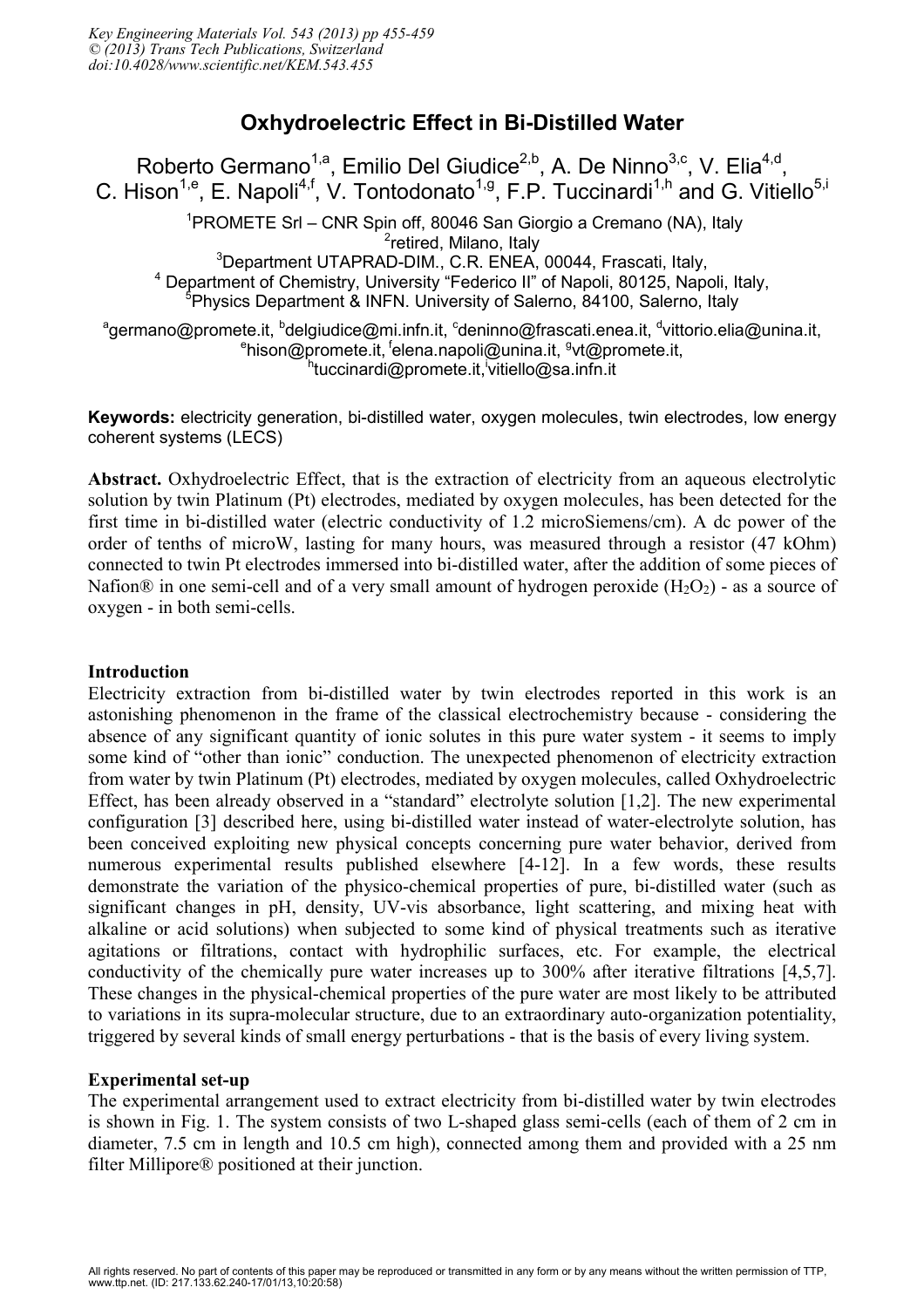

*Fig. 1 Experimental set-up of the cell with twin Pt electrodes: photo (a) and schematic (b).* 

The semi-cells are filled with bi-distilled water, having an electric conductivity of 1.2 microSiemens/cm, and in each of them a platinum wire electrode (Pt, Laborplatina 99.95 % purity, 0.1 mm in diameter) is immersed. One of the semi-cells contains small pieces (about 20 square pieces of 5 mm side length and 0.2 mm thick) of Nafion®, a strong hydrophilic material. Both Pt electrodes are immersed in the "bulk" volume of the bi-distilled water, different from the "standard" Oxhydroelectric Effect [1,2] where the electrode in the semi-cell containing Nafion® is placed in the so called "exclusion zone" that is a micrometric region close to the hydrophilic surface [13-15]. A standard 47 kΩ resistor was connected to the Pt electrodes, and a Digital Multimeter  $6\frac{1}{2}$  digit Agilent 34401A was used to measure the voltage across the resistor, by means of a LabVIEW<sup>TM</sup> software specially developed for data acquisition and continuous monitoring of the phenomenon for days. The filter among the semi-cells has the function to confine the supra-molecular water structures generated in one semi-cell, originating in such a way a physical asymmetry among the two volumes of chemically pure water.

#### **Experimental results**

As expected, a negligible noise current was detected in the resistance when in the two semi-cells there was only pure water and the electrodes. The insertion of the Nafion® pieces in one semi-cell and the addition of a very small amount of hydrogen peroxide  $(H_2O_2)$  to the bi-distilled water - as a source of oxygen - determines an abrupt increase in the dc power trough the resistance. A typical behavior of the voltage vs. time before and after  $H_2O_2$  addition (0.002wt%  $H_2O_2$  in each semi-cell) is shown in Fig. 2(a). A jump of the dc power from zero to a plateau value of 0.03 microW (that lasts for many hours) is measured after only 15 seconds from the  $H_2O_2$  addition. Subsequently, a further addition of  $H_2O_2$  (0.002wt%  $H_2O_2$  in each semi-cell) generates, during 19 seconds, another jump in the dc power up to 0.26 microW, as shown in Fig. 2(b). This power value was lasting for some days before decaying to the initial values, with some daily variations depending on the temperature conditions of the laboratory (room heat) – see Fig. 3. It is interesting to notice that the measured dc power extracted from the bi-distilled water is one order of magnitude higher than that reported for the "standard" Oxhydroelectric Effect obtained in standard water-electrolyte solution [1,2].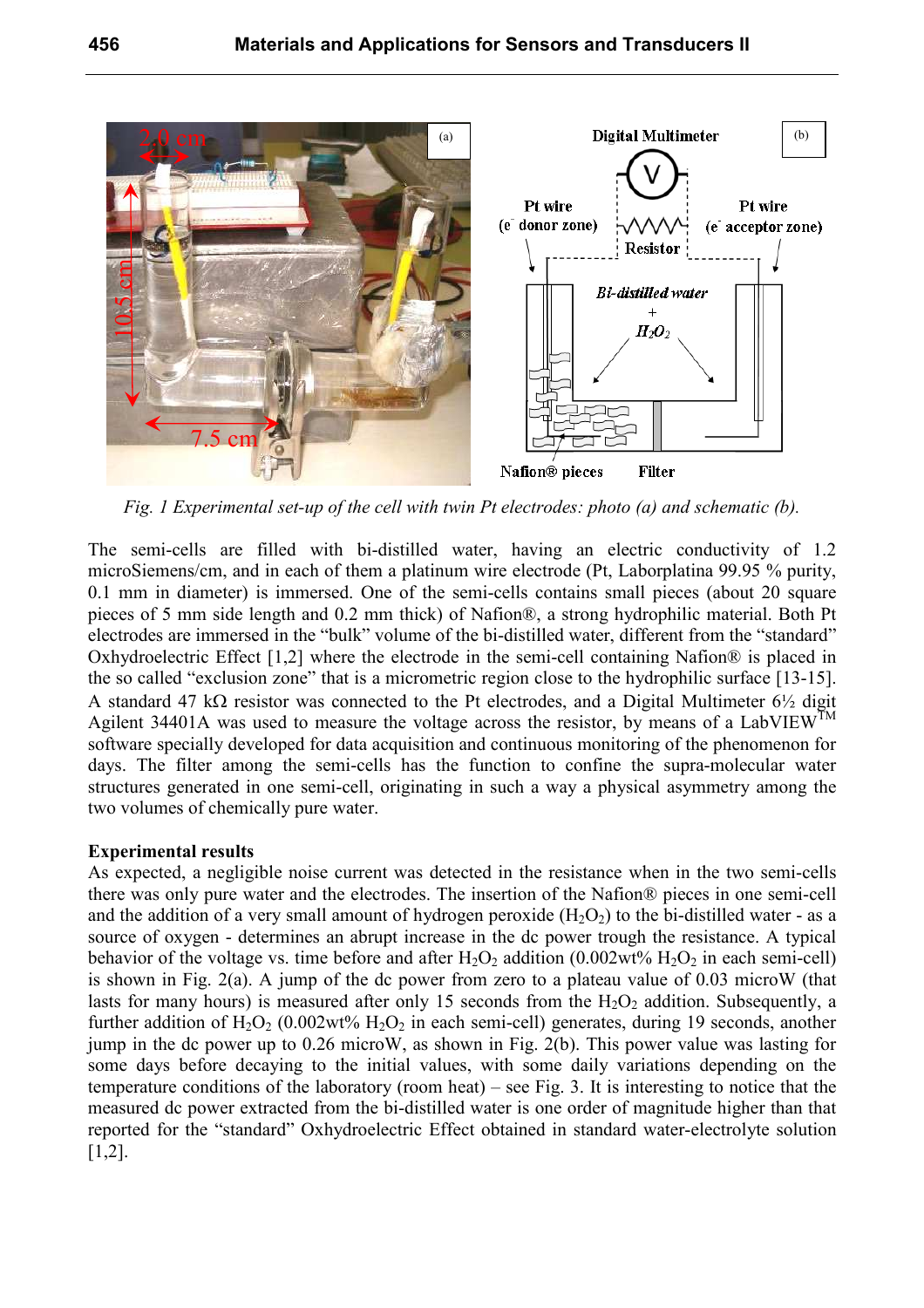

*Fig. 2 Typical DC voltage across the resistor (47 k*Ω*) vs. time, measured after the insertion of 18 Nafion® pieces in the bi-distilled water of one semi-cell, before and after the first (a), and the second (b) H2O2 addition to the bi-distilled water (0.002wt%) in each semi-cell (one experimental point every 2 s).* 



*Fig. 3 DC voltage across the resistor (47 k*Ω*) vs. time during 4 days monitoring (one experimental point every 30 minutes).* 

We measured that adding electrolytes - such as  $K_2CO_3$  - the phenomenon is enhanced, as expected. It is worth noticing that Nafion® is an inert and insoluble polymer, exactly as Teflon® from which it is obtained. The solubility of Nafion® in water at room temperature - measured by ionic chromatography - is known to be as small as  $10^{-6}$  mol/L. Moreover, in our experiments Nafion® was "washed" many times in bi-distilled water previous its insertion into the system. On the other side, it is well known that Nafion® has received a considerable amount of attention for "proton exchange" membrane fuel cells, but the physico-chemical basis of these peculiar properties remains a focus of research. In particular, the real physical meaning of the high "proton" concentration in liquid water induced by Nafion®, widely described in literature, is absolutely not clear.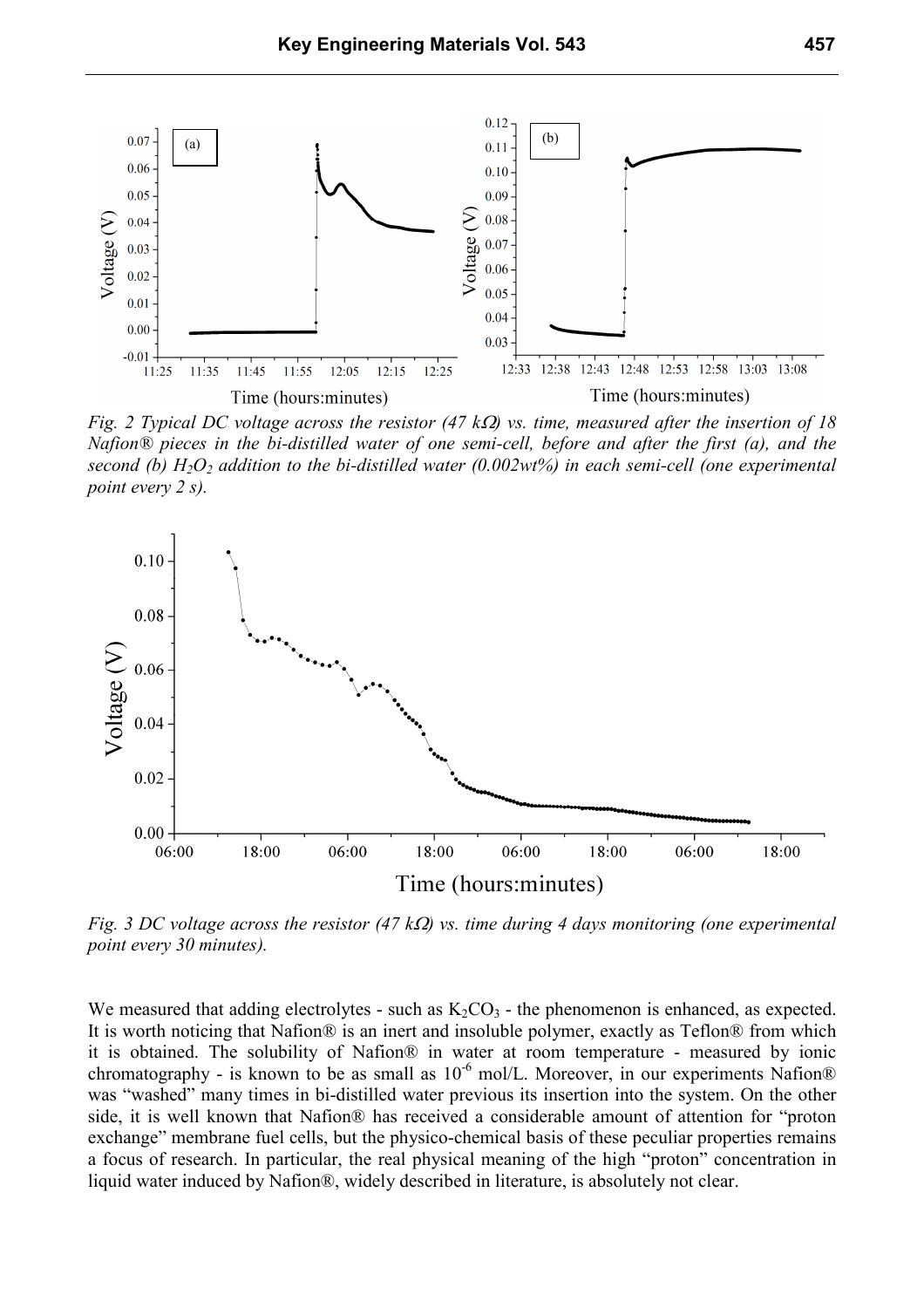The analysis of our experimental results in the frame of the coherent Quantum Electro-Dynamic (QED) description of water<sup>1</sup>, extensively reported elsewhere [16,17], induces us to consider the following hypothesis: i) liquid water in contact with a highly hydrophilic surface generates aggregates with the size ranging from tens to hundreds of nanometers as it has been observed by light scattering measurements that will be reported in a paper in preparation; this kind of aggregates could be associated to a coalescence of the Coherence Domains (CDs) foreseen by QED theory of liquid water; such an hypothesis is supported by the experimental results in [4-12]; ii) around these extended domains of coherence, an exclusion zone having low pH values exists (i.e. high concentration of  $H^+$ ) where the conductivity is higher than in the bulk liquid; iii) the addition of H2O2, and its consequent decomposition in OH and OOH radicals, provides the presence of highly reactive species; an alternative hypothesis can be that the  $H_2O_2$  is a source of  $O_2$  molecules which become receptors of the electrons tunneling out of the CDs [2]; iv) the produced radicals may attack any H-containing terminal bonds present in the polymer and deteriorate the system thus causing the fading of the phenomenon after some hours of functioning, or  $O_2$  is developing as a gas outside, leaving the cell.

The filter between the two cells has the function to assure the charge separation among the two volumes of chemically pure water - the CDs aggregates are basically confined in one semi-cell as far as their dimension is higher than the filter porosity.

Should this theoretical hypothesis on the measured Oxhydroelectric Effect in bi-distilled water be true, the commonly shared description of the proton-exchange fuel cells, using a polymer as a membrane electrolyte could be improved of this unexpected phenomenon; the good understanding of the real physical basis of Nafion® behavior in liquid water may lead to a much higher efficiency of the Nafion® based fuel cells.

## **Conclusions**

The Oxhydroelectric Effect exists also in bi-distilled water. This is a totally unexpected phenomenon in the frame of the classical electrochemistry considering the absence of any significant concentration of ionic solutes. The electricity extraction from bi-distilled water by means of two identical Pt electrodes seems to imply some kind of "other than ionic" conduction. As predicted by the QED description of liquid water, the coherent fraction of water, organized in coherence domains and/or their aggregates, provides a wide reservoir of quasi-free electrons [16,17].

The thorough theoretical explanation of the Oxhydroelectric Effect in bi-distilled water and its fundamental governing laws are under exam. The reported results and the physics behind them may imply a real theoretical, experimental and technological breakthrough. Consequently, further interdisciplinary researches are needed to provide definitive knowledge of these phenomena. The advancement in the highly challenging and promising research field on the peculiar dynamic of the liquid water, on the Oxhydroelectric Effect and on its extraordinary wide range of applications is intimately linked to the joint efforts of many experimental and theoretical scientists looking to the pervasive existence in nature of low energy coherent systems (LECS).

<sup>1</sup>The quantum electrodynamics (QED) description of liquid water structure shows [6,8] that liquid water is a system in a stable non-equilibrium state due to the co-existence of two phases characterized by different thermodynamic parameters: a matrix of non-coherent water molecules hosting many "Coherence Domains" (CDs), about 0.1  $\mu$ m in size, in which all water molecules are oscillating in phase with a self-trapped electromagnetic field [16,18]. Basically, at a fixed temperature and for molecules density exceeding a threshold, the transition of the non-coherent water molecules to the coherence state is spontaneous because it is driving the system to a lower energy configuration – low energy coherent systems (LECS). The oscillation of the coherent water molecules takes place between a fundamental state, where electrons are firmly bound (ionization